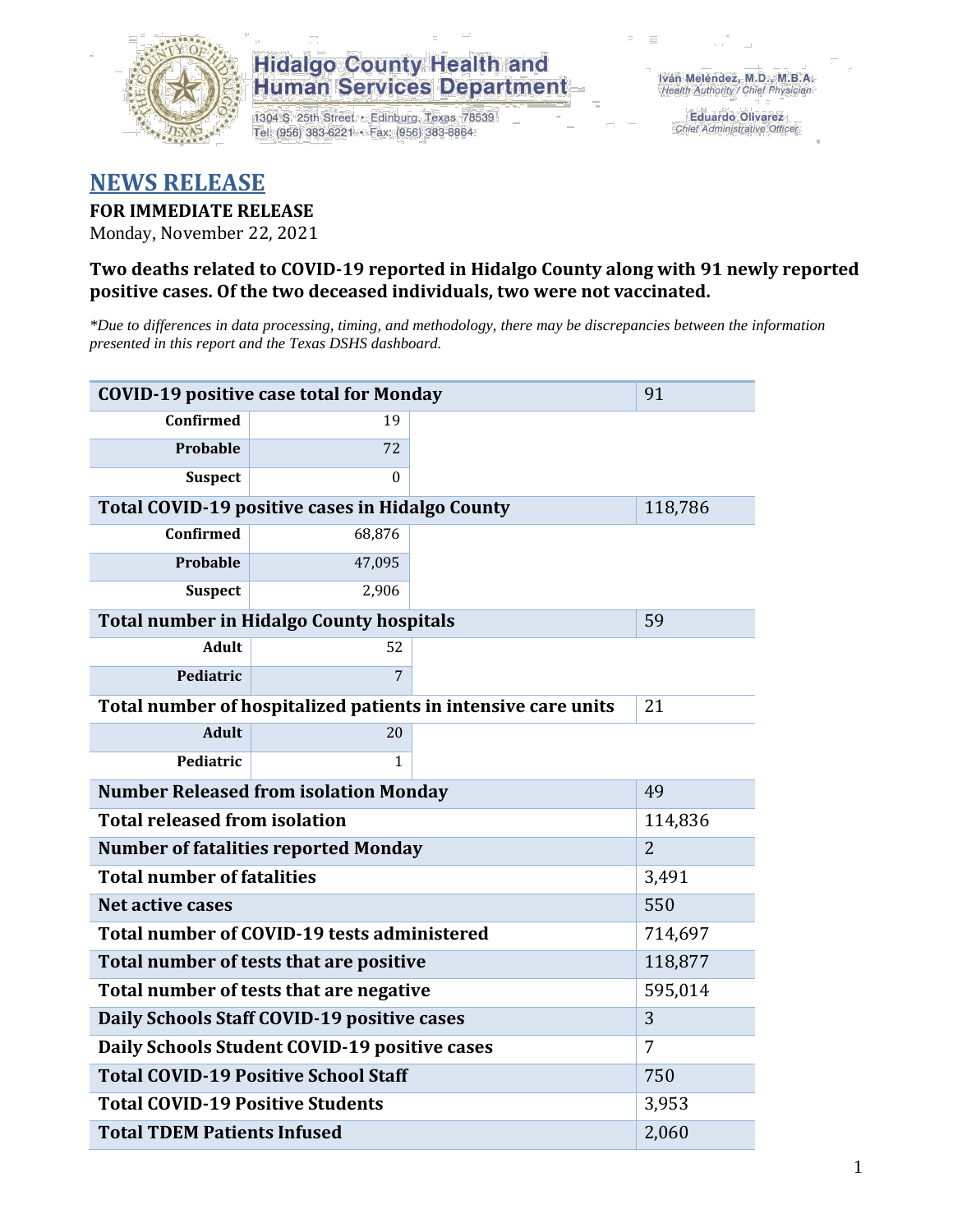

## **Hidalgo County Health and Human Services Department**

1304 S. 25th Street · Edinburg, Texas 78539 Tel: (956) 383-6221 · Fax: (956) 383-8864

**Eduardo Olivarez** Chief Administrative Officer

*Hidalgo County uses the case status definition provided by the Texas Department of State Health Service's 2020 Epi Case Criteria Guide revised November 2020.*

- *1. Confirmed: A person who has tested positive through a molecular or PCR (oral or nasal swabs) test that looks for the presence of the virus's genetic material.*
- *2. Probable: A person who meets presumptive laboratory evidence through detection of COVID-19 by antigen test in a respiratory specimen.*
- *3. Suspect: A person who meets supported laboratory evidence through detection of specific antibodies in serum, plasma, whole body, and no prior history of being confirmed or probable case.*

*For more information of case status definition for COVID-19, please refer to:*

<https://www.dshs.state.tx.us/IDCU/investigation/epi-case-criteria-guide/2020-Epi-Case-Criteria-Guide.pdf>

|                | <b>Age Range</b> | <u>l Gender</u> | City     |
|----------------|------------------|-----------------|----------|
|                | 20s              | Male            | Edinburg |
| $\overline{2}$ | 70+              | Male            | Edinburg |

### The deaths include: Case Breakdown by Age Group:

| <b>Age Range</b> | <b>Number of Cases</b> |
|------------------|------------------------|
| $0 - 11$         | 33                     |
| 12-19            | 16                     |
| 20s              | 12                     |
| 30 <sub>s</sub>  | 10                     |
| 40s              | 8                      |
| 50s              | 6                      |
| 60s              | $\overline{2}$         |
| $70+$            | 4                      |
| Total:           | 91                     |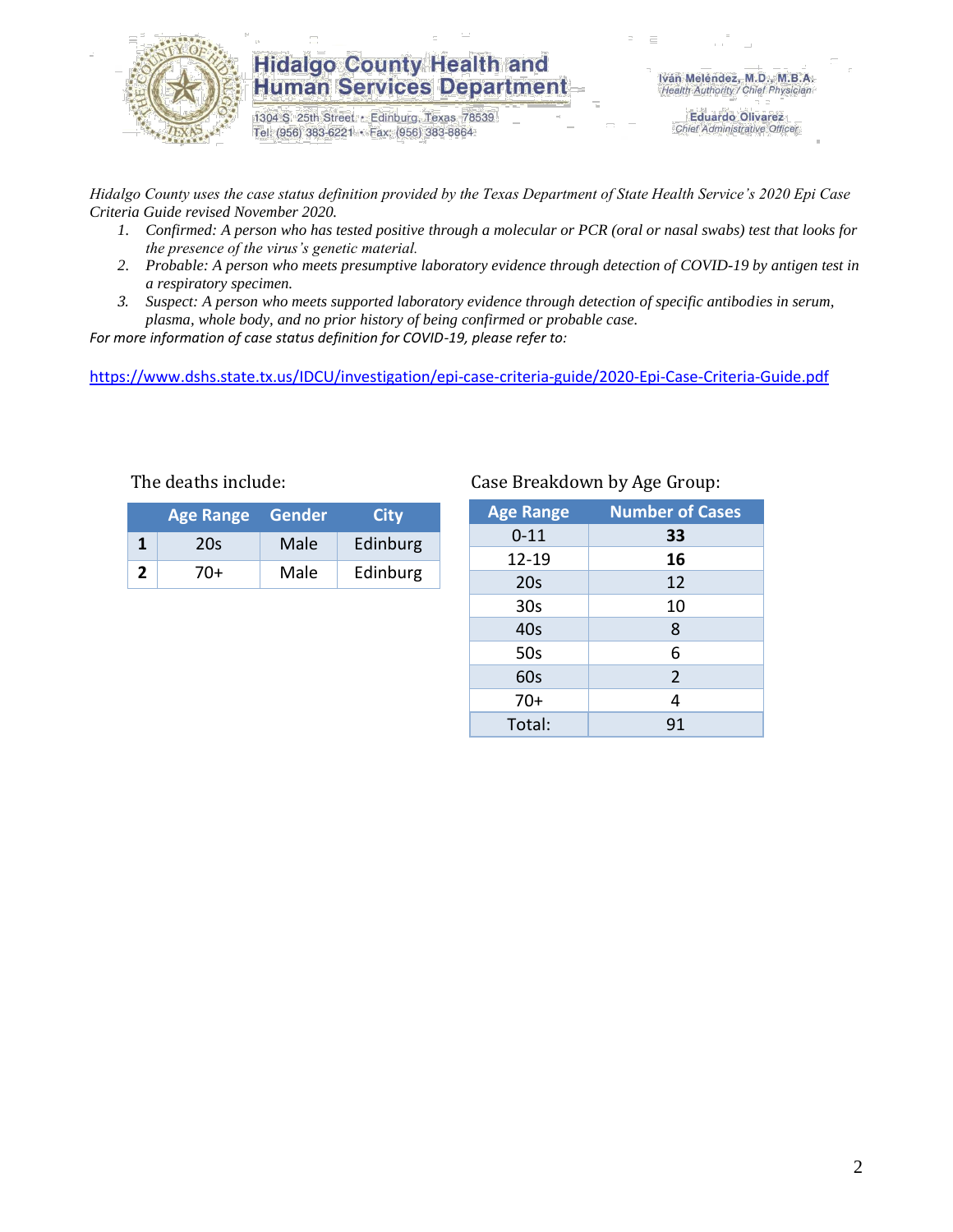

# **Hidalgo County Health and<br>Human Services Department**

1304 S. 25th Street • Edinburg, Texas 78539<br>Tel: (956) 383-6221 • Fax: (956) 383-8864

Iván Meléndez, M.D., M.B.A.<br>Health Authority / Chief Physician

Eduardo Olivarez<br>Chief Administrative Officer

## Monday, November 22, 2021 positive cases include:

|                         | <b>Age Range</b> | Gender | <b>City</b> |    | <b>Age Range</b> | <b>Gender</b> | <b>City</b> |
|-------------------------|------------------|--------|-------------|----|------------------|---------------|-------------|
| $\mathbf{1}$            | $0 - 19$         | M      | Alamo       | 47 | $70+$            | F             | McAllen     |
| 2                       | $0 - 19$         | M      | Alamo       | 48 | $0 - 19$         | $\mathsf F$   | Mercedes    |
| 3                       | $0 - 19$         | M      | Alamo       | 49 | $0 - 19$         | $\mathsf F$   | Mercedes    |
| 4                       | $0 - 19$         | M      | Donna       | 50 | $0 - 19$         | M             | Mercedes    |
| 5                       | $0 - 19$         | F      | Donna       | 51 | $0 - 19$         | $\mathsf F$   | Mercedes    |
| 6                       | $0 - 19$         | M      | Donna       | 52 | $0 - 19$         | F             | Mercedes    |
| $\overline{\mathbf{z}}$ | 20s              | F      | Donna       | 53 | $0 - 19$         | M             | Mercedes    |
| 8                       | 20s              | M      | Donna       | 54 | $0 - 19$         | M             | Mercedes    |
| 9                       | 20s              | F      | Donna       | 55 | $0 - 19$         | F             | Mission     |
| 10                      | 30 <sub>s</sub>  | M      | Donna       | 56 | $0 - 19$         | M             | Mission     |
| 11                      | $0 - 19$         | F      | Edinburg    | 57 | $0 - 19$         | M             | Mission     |
| 12                      | $0 - 19$         | F      | Edinburg    | 58 | $0 - 19$         | F             | Mission     |
| 13                      | $0 - 19$         | F      | Edinburg    | 59 | $0 - 19$         | $\mathsf F$   | Mission     |
| 14                      | $0 - 19$         | Μ      | Edinburg    | 60 | $0 - 19$         | F             | Mission     |
| 15                      | $0 - 19$         | M      | Edinburg    | 61 | 20s              | F             | Mission     |
| 16                      | $0 - 19$         | M      | Edinburg    | 62 | 30 <sub>s</sub>  | F             | Mission     |
| 17                      | $0 - 19$         | F      | Edinburg    | 63 | 50s              | M             | Mission     |
| 18                      | 20s              | M      | Edinburg    | 64 | 60s              | M             | Mission     |
| 19                      | 20s              | M      | Edinburg    | 65 | $70+$            | M             | Mission     |
| 20                      | 20s              | M      | Edinburg    | 66 | $0 - 19$         | F             | Pharr       |
| 21                      | 20s              | M      | Edinburg    | 67 | $0 - 19$         | $\mathsf F$   | Pharr       |
| 22                      | 30s              | F      | Edinburg    | 68 | $0 - 19$         | M             | Pharr       |
| 23                      | 30 <sub>s</sub>  | M      | Edinburg    | 69 | $0 - 19$         | M             | Pharr       |
| 24                      | 30 <sub>s</sub>  | M      | Edinburg    | 70 | $0 - 19$         | F             | Pharr       |
| 25                      | 30s              | F      | Edinburg    | 71 | $0 - 19$         | F             | Pharr       |
| 26                      | 40s              | M      | Edinburg    | 72 | $0 - 19$         | $\mathsf F$   | Pharr       |
| 27                      | 40s              | F      | Edinburg    | 73 | 20s              | F             | Pharr       |
| 28                      | 50s              | м      | Edinburg    | 74 | 40s              | F             | Pharr       |
| 29                      | 50s              | F      | Edinburg    | 75 | 60s              | $\mathsf F$   | Pharr       |
| 30                      | 50s              | F      | Edinburg    | 76 | $0 - 19$         | F             | San Juan    |
| 31                      | $0 - 19$         | F      | Hidalgo     | 77 | $0 - 19$         | M             | San Juan    |
| 32                      | $0 - 19$         | M      | Hidalgo     | 78 | 40s              | F             | San Juan    |
| 33                      | 30 <sub>s</sub>  | M      | Hidalgo     | 79 | $0 - 19$         | ${\sf M}$     | Undisclosed |
| 34                      | $0 - 19$         | Μ      | McAllen     | 80 | $0 - 19$         | M             | Undisclosed |
| 35                      | $0 - 19$         | F      | McAllen     | 81 | $0 - 19$         | F             | Undisclosed |